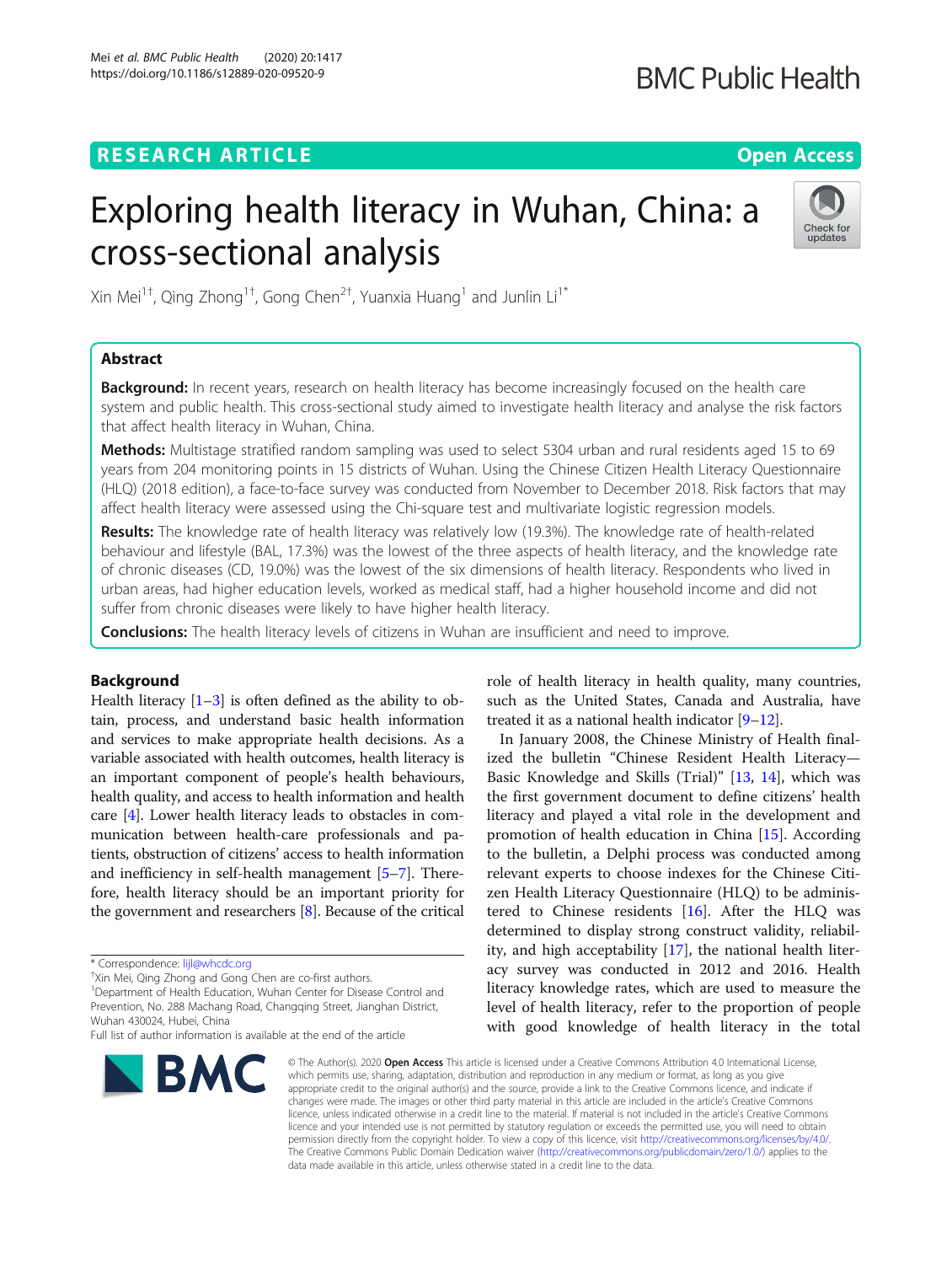population. The results indicated that the health literacy knowledge rates in 2012 and 2016 were 8.80 and 11.58% [[18,](#page-8-0) [19\]](#page-8-0), respectively. Widespread surveys of health literacy have been conducted in China, and the overall level of health literacy is low and a large difference in the levels of health literacy of rural and urban residents.

Health literacy is an important determinant of health. It is a comprehensive reflection of economic and social development and is influenced by various factors, such as politics, economics, culture, education and the health development level [[20\]](#page-8-0). With the acceleration of urbanization in China, areas of central China around Wuhan will become the most rapidly developing district in the future. Wuhan, the capital of Hubei Province and a core city in central China, is an important industrial base, science and education centre and comprehensive transportation hub, placing it at the "heart" of Chinese economic geography [\[21](#page-8-0)]. With the rapid development of the economy, people's living conditions have improved substantially, and interest in health is growing. Therefore, studies investigating health literacy have important practical value. The objectives of this study are to 1) investigate the health literacy level of citizens in Wuhan, China and 2) analyse the risk factors that may affect health literacy.

## Methods

## Participants

In all, 5304 citizens aged 15 to 69 years who had lived in the sampled regions for more than 6 of the previous 12 months were selected in Wuhan, and 5205 were interviewed from November to December 2018 in this crosssectional survey. Participants were excluded from the survey if they refused to participate or were unable to communicate. The questionnaire was self-administered. However, if participants were unable to complete the questionnaire due to impaired vision, a poor understanding, a lower education level or other similar reasons, an interview was conducted as an alternative. In this case, the investigators would complete the questions in a neutral manner on behalf of the participants. An incentive was provided to encourage them to participate in the survey, and participants were sent small gifts (20 packages of toilet paper) as a reward for participating. The response rate of the questionnaire was 98.1%. A multistage stratified random sampling method [\[22](#page-8-0)] was used to recruit participants. The sampling method was divided into three stages. First, residential committee villages or administrative villages were regarded as primary sampling units (PSUs), and 204 monitoring points (residential committee villages or administrative villages) were selected from the whole city using the probabilityproportional-to-size sampling (PPS) method. Then, 26 households were randomly selected from each chosen monitoring point. Finally, one eligible resident from each household was selected randomly using a Kish selection table [\[23\]](#page-8-0). This study was approved by the Ethics Committee of Wuhan Centre for Disease Control and Prevention, China. Written informed consent was obtained from all participants.

#### Questionnaire

Data were obtained in face-to-face interviews with the HLQ (2018 edition) [[16\]](#page-8-0) developed by the Chinese Ministry of Health. As Chinese is the common and official language of China, the questionnaire was prepared in simplified Chinese. The questionnaire consisted of three parts: (1) family support questionnaire, (2) basic personal situation, and (3) health literacy content. Based on the "Chinese Resident Health Literacy—Basic Knowledge and Skills (Trial)" and existing public health issues in China, the health literacy section (50 questions) was further categorized into three aspects and six dimensions. The three aspects were (1) knowledge and attitudes (KAA, 22 questions), (2) health-related behaviour and lifestyle (BAL, 16 questions), and (3) health-related skills (HRS, 12 questions). The six dimensions were (1) scientific views of health (SVH, 8 questions), (2) infectious diseases (ID, 6 questions), (3) chronic diseases (CD, 9 questions), (4) safety and first aid (SAFA, 10 questions), (5) medical care (MC, 11 questions), and (6) health information (HI, 6 questions). An overall health literacy score was computed as the sum of all three aspects and six dimensions.

## Evaluation method

Four types of questions were included in the scale: trueor-false questions, single-answer questions, multipleanswer questions, and situation questions. For true-orfalse questions and single-answer questions, 1 point was assigned to the correct answer. For multiple-answer questions, 2 points were assigned when all of the correct answers and no incorrect answers were chosen. For situation questions, the participants were required to answer single- or multiple-answer questions after reading the given material. A score of 0 points was recorded for a wrong answer. The overall health literacy score ranged from 0 to 66 points. The total points scored in the three aspects KAA, BAL, and HRS were 28, 22 and 16, respectively, and the total points scored in the six dimensions SVH, ID, CD, SAFA, MC, and HI were 11, 7, 12, 14, 14, and 8, respectively.

## Variables

The participants were divided into 2 categories: (1) poor knowledge of health literacy (total health literacy score < 80% of the overall score, with a total score < 53 points)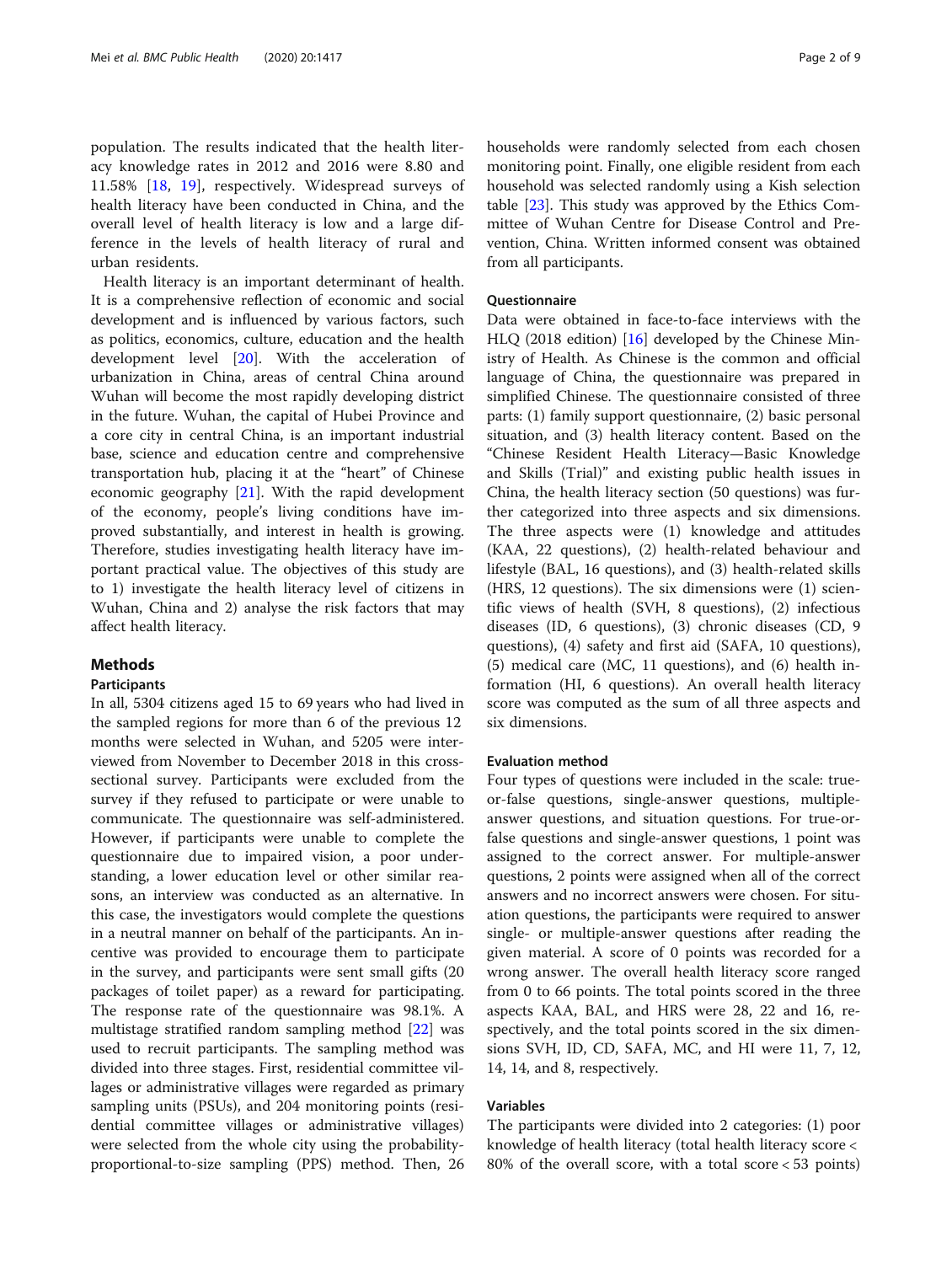and (2) good knowledge of health literacy (total health literacy score  $\geq 80\%$  of the overall score, with a total score  $\geq$  53 points) [[4](#page-7-0), [24\]](#page-8-0). The knowledge rate (%) of health literacy was calculated using the following formula: total number of participants with good knowledge of health literacy / total number surveyed  $\times$  100%. The knowledge rates of the three aspects and six dimensions of health literacy were calculated similarly. Quality control was applied to the whole investigative process. Based on previous studies [\[25](#page-8-0)–[30\]](#page-8-0) and our results from the Chi-square test, the possible risk factors that may affect health literacy were chosen. The possible risk factors considered were the area of residence  $(0 = \text{rural and } 1 =$ urban), age in years  $(1 = 15-24, 2 = 25-34, 3 = 35-44,$  $4 = 45-54$ ,  $5 = 55-64$ , and  $6 = 65-69$ , education  $(1 =$ illiterate,  $2 =$  primary school,  $3 =$  junior school,  $4 =$  high school,  $5 =$  college, and  $6 =$  master's degree or higher), occupation  $(1 = civil$  servant,  $2 = teacher$ ,  $3 = medical$ staff,  $4 = \text{staff}$  at other public institutions,  $5 = \text{student}$ ,  $6 =$  farmer,  $7 =$  worker,  $8 =$  staff of other enterprises, and 9 = other), number of people in the household  $(1 = 1-3, 1)$  $2 = 4-6$ , and  $3 = \ge 7$ ), average annual household income (CNY)  $(1 = 30,000, 2 = 30,000-50,000, 3 = 50,000-100,$ 000,  $4 = 100,000-300,000$ , and  $5 = \ge 300,000$ , suffering from chronic diseases  $(0 = no$  and  $1 = yes)$ , and selfreported health status  $(1 = \text{excellent}, 2 = \text{good}, 3 = \text{aver-}$ age,  $4$  = relatively poor, and  $5 = poor$ ).

#### Statistical analysis

The data were meticulously sorted, cleaned, and analysed with SPSS version 21 (International Business Machines Corporation, Armonk, NY, USA). A descriptive analysis (frequencies, percentages, and means with standard deviations) of participant characteristics was performed. The Chi-square test was used to compare the knowledge rates of health literacy among subgroups. A multivariate logistic regression analysis was conducted to assess the associations of multiple potential risk factors with the knowledge rate of health literacy. The multivariate logistic regression analysis was used to adjust for the risk factors associated with health literacy. Statistical significance was defined as a  $p$ -value  $< 0.05$ (two-sided).

## Results

### Sociodemographic characteristics of the participants

As shown in Table [1](#page-3-0), 2408 of the participants (46.3%) were male and 2797 (53.7%) were female. More than half of the participants (63.7%) lived in urban areas. The average age was  $49.1 \pm 13.7$  years. Most participants were educated at the junior high school, high school or college level, accounting for 84.0% of participants. Approximately 13.4% of the participants were farmers, and the percentage of participants with

1–3 people in the household was 71.0%. More than 60% of the participants had an average annual income of no more than 100,000 CNY. Of the participants, 50.1% had chronic diseases, and over 60% reported that they were in excellent or good health.

## The association between the knowledge rate of health literacy and the sociodemographic characteristics

As indicated in Table [1,](#page-3-0) there were significant differences in the knowledge rates of health literacy among by area of residence, age, education, occupation, number of people in the household, household income, chronic diseases and health status ( $p < 0.05$ ) but not by gender, ethnicity and native population.

## Average score, knowledge rate of total health literacy and the three aspects and six dimensions of health literacy

The average scores for each health literacy scale are shown in Table [2](#page-4-0). The knowledge rates of the three aspects KAA, HRS, and BAL were 33.9, 33.2 and 17.3%, respectively. Additionally, for the six dimensions, the knowledge rate in descending order was 57.8, 52.8, 41.0, 27.8, 26.1, and 19.0% for SAFA, SVH, HI, MC, ID, and CD, respectively.

## Multivariate logistic regression analysis of risk factors associated with the health literacy knowledge rate

The variables with statistical significance in the Chisquare test (Table [1](#page-3-0)) were examined in the multivariate logistic regression analysis. As shown in Table [3,](#page-5-0) participants living in urban areas  $(OR = 1.31, 95\% \text{ CI: } 1.08,$ 1.60) were significantly likely to have a higher knowledge rate of health literacy than participants living in rural areas. Compared to participants who were illiterate, participants with an education level of high school ( $OR =$ 2.27, 95% CI: 1.00, 5.13), college (OR = 5.36, 95% CI: 2.35, 12.23) and master's degree or higher  $(OR = 6.67,$ 95% CI: 2.70, 16.46) were likely to have a significantly higher health literacy knowledge rate. Medical staff (OR = 2.42, 95% CI: 1.36, 4.32) were likely to have higher health literacy levels than residents whose occupation was a civil servant. As the average household income increased, the participants were more likely to present higher health literacy levels. Participants suffering from chronic disease were more likely to present lower health literacy levels. Of these factors, living in an urban area, education level (except primary school and junior school), working as medical staff and having a higher annual household income were positively correlated with health literacy, while being a worker or suffering from chronic diseases were negatively correlated with health literacy.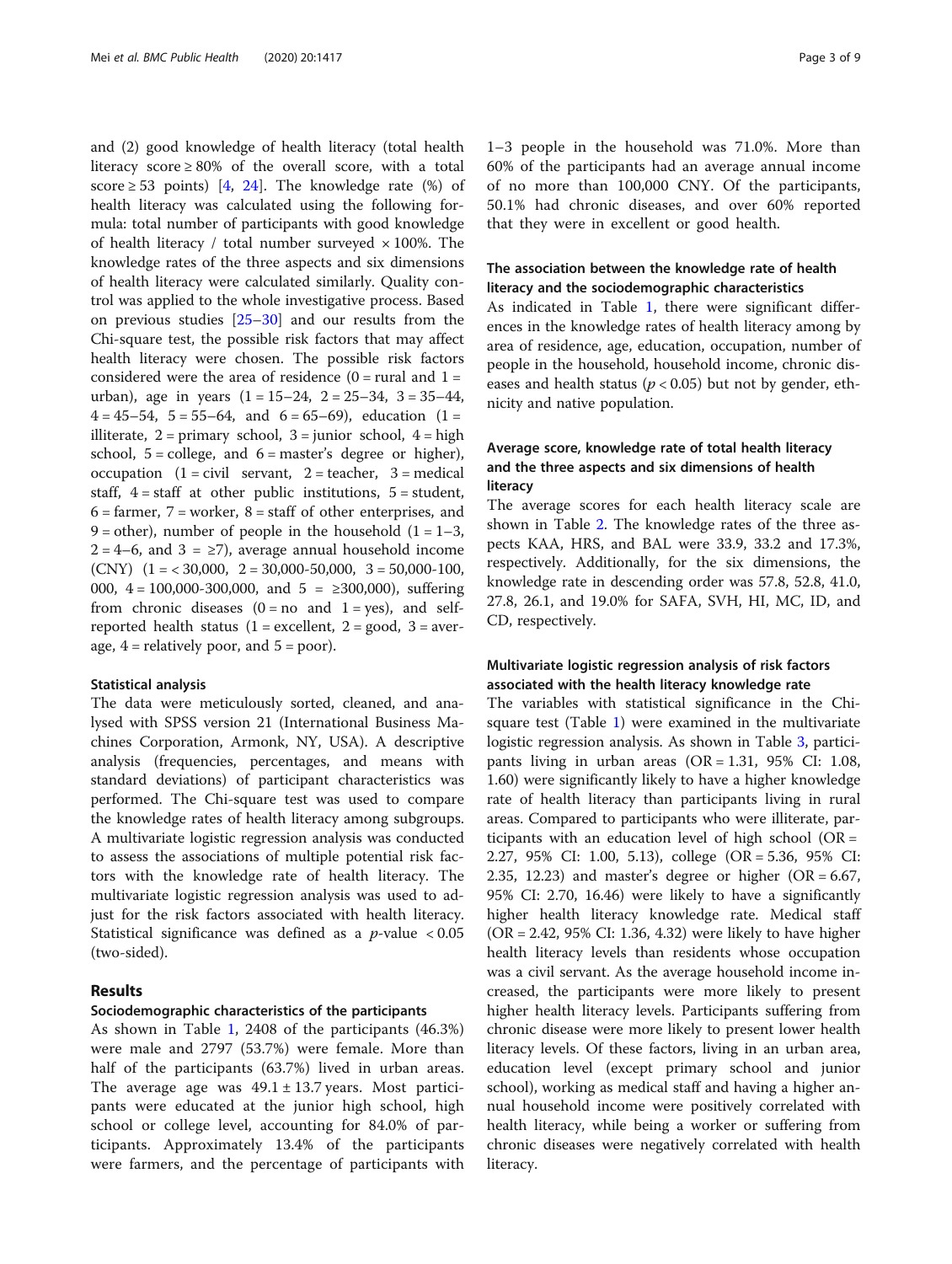| <b>Characteristics</b>               | N $(%)$ <sup>a</sup><br>$> 80\%$ score $^{\rm b}$ |                | Knowledge rate (%) | $\chi^2$ | P       |
|--------------------------------------|---------------------------------------------------|----------------|--------------------|----------|---------|
| Area of residence                    |                                                   |                |                    |          |         |
| Urban                                | 3315 (63.7)                                       | 773            | 23.3               | 95.20    | < 0.001 |
| Rural                                | 1890 (36.3)                                       | 231            | 12.2               |          |         |
| Gender                               |                                                   |                |                    |          |         |
| Male                                 | 2408 (46.3)                                       | 450            | 18.7               | 1.04     | 0.308   |
| Female                               | 2797 (53.7)                                       | 554            | 19.8               |          |         |
| Age, years                           |                                                   |                |                    |          |         |
| $15 - 24$                            | 209 (4.0)                                         | 65             | 31.1               | 210.58   | < 0.001 |
| $25 - 34$                            | 759 (14.6)                                        | 212            | 27.9               |          |         |
| $35 - 44$                            | 853 (16.4)                                        | 261            | 30.6               |          |         |
| $45 - 54$                            | 1232 (23.7)                                       | 218            | 17.7               |          |         |
| $55 - 64$                            | 1343 (25.8)                                       | 154            | 11.5               |          |         |
| $65 - 69$                            | 809 (15.5)                                        | 94             | 11.6               |          |         |
| Ethnicity                            |                                                   |                |                    |          |         |
| Han                                  | 5168 (99.3)                                       | 993            | 19.2               | 2.61     | 0.106   |
| Other                                | 37 (0.7)                                          | 11             | 29.7               |          |         |
| Education                            |                                                   |                |                    |          |         |
| Illiterate                           | 141(2.7)                                          | $\overline{7}$ | 5.0                | 768.04   | < 0.001 |
| Primary school                       | 550 (10.6)                                        | 30             | 5.5                |          |         |
| Junior school                        | 1431 (27.5)                                       | 87             | 6.1                |          |         |
| High school                          | 1524 (29.3)                                       | 235            | 15.4               |          |         |
| College                              | 1417 (27.2)                                       | 567            | 40.0               |          |         |
| Master's degree or higher            | 142(2.7)                                          | 78             | 54.9               |          |         |
| Occupation                           |                                                   |                |                    |          |         |
| Civil servant                        | 89 (1.7)                                          | 39             | 43.8               | 677.64   | < 0.001 |
| Teacher                              | 231 (4.4)                                         | 130            | 56.3               |          |         |
| Medical staff                        | 127(2.4)                                          | 71             | 55.9               |          |         |
| Staff at other public institutions   | 608 (11.7)                                        | 228            | 37.5               |          |         |
| Student                              | 110(2.1)                                          | 43             | 39.1               |          |         |
| Farmer                               | 699 (13.4)                                        | 41             | 5.9                |          |         |
| Worker                               | 684 (13.1)                                        | 56             | 8.2                |          |         |
| Staff of other enterprises           | 815 (15.7)                                        | 144            | 17.7               |          |         |
| Other                                | 1842 (35.4)                                       | 252            | 13.7               |          |         |
| Number of people in the household    |                                                   |                |                    |          |         |
| $1 - 3$                              | 3695 (71.0)                                       | 680            | 18.4               | 6.450    | 0.040   |
| $4 - 6$                              | 1447 (27.8)                                       | 310            | 21.4               |          |         |
| $\geq 7$                             | 63 (1.2)                                          | 14             | 22.2               |          |         |
| Average annual household income, CNY |                                                   |                |                    |          |         |
| < 30,000                             | 539 (10.4)                                        | 21             | 3.9                | 268.12   | < 0.001 |
| 30,000-50,000                        | 969 (18.6)                                        | 87             | 9.0                |          |         |
| 50,000-100,000                       | 1826 (35.1)                                       | 367            | 20.1               |          |         |
| 100,000-300,000                      | 1589 (30.5)                                       | 478            | 30.1               |          |         |
| $\geq 300,000$                       | 282 (5.4)                                         | 51             | 18.1               |          |         |
|                                      |                                                   |                |                    |          |         |

<span id="page-3-0"></span>Table 1 Sociodemographic characteristics and knowledge rate of health literacy in Wuhan in 2018

Native population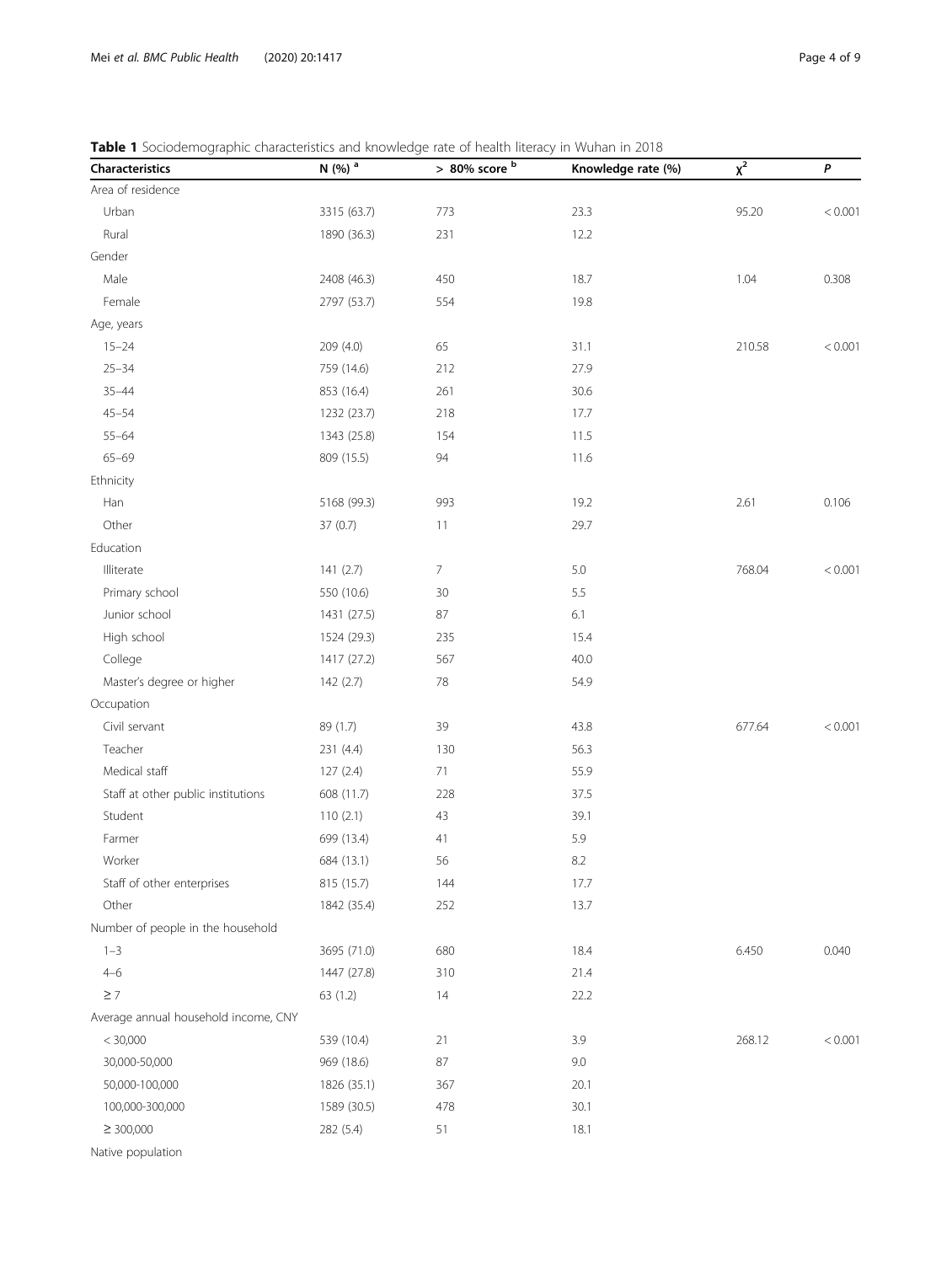<span id="page-4-0"></span>Table 1 Sociodemographic characteristics and knowledge rate of health literacy in Wuhan in 2018 (Continued)

| <b>Characteristics</b>            | N $(%)$ <sup>a</sup> | $> 80\%$ score $b$ | Knowledge rate (%) | $x^2$ | P       |  |
|-----------------------------------|----------------------|--------------------|--------------------|-------|---------|--|
| Yes                               | 4648 (89.3)          | 894                | 19.2               | 0.09  | 0.771   |  |
| No                                | 557 (10.7)           | 110                | 19.7               |       |         |  |
| Suffering from chronic diseases c |                      |                    |                    |       |         |  |
| Yes                               | 2610 (50.1)          | 370                | 14.2               | 87.91 | < 0.001 |  |
| No                                | 2595 (49.9)          | 634                | 24.4               |       |         |  |
| Self-reported health status       |                      |                    |                    |       |         |  |
| Excellent                         | 1138 (21.9)          | 238                | 20.9               | 9.66  | 0.047   |  |
| Good                              | 2203 (42.3)          | 444                | 20.2               |       |         |  |
| Average                           | 1643 (31.6)          | 288                | 17.5               |       |         |  |
| Relatively poor                   | 186(3.6)             | 31                 | 16.7               |       |         |  |
| Poor                              | 35(0.7)              | 3                  | 8.6                |       |         |  |
| Total                             | 5205 (100.0)         | 1004               | 19.3               |       |         |  |

<sup>a</sup>Percentage of all participants; <sup>b</sup>number of participants with a total score greater than 80%; <sup>c</sup> chronic diseases included hypertension, heart disease, cerebrovascular disease (stroke, cerebral infarction, cerebral thrombosis), diabetes, and malignant cancer

## **Discussion**

The analysis of the risk factors may not only help identify key groups and areas where health literacy is limited but also indicate targeted intervention measures. With the development of the economy, we should strengthen quality-oriented education, popularize health-related knowledge and skills, and strive to improve people's health literacy levels. In our study conducted in Wuhan, China, the knowledge rate of health literacy was 19.3% (with an average score of  $42.9 \pm 11.7$ , which was a little higher than the average level of Chinese residents in 2018 (17.1%) [[31\]](#page-8-0), but still constituted a large gap compared with the knowledge rate in developed areas [\[17](#page-8-0)] (32.3% in Beijing, China). The high proportions of people with a limited knowledge rate of health literacy indicate that the

health literacy deficit is a challenge for researchers, community organizations, health care providers, and policy-makers [\[17](#page-8-0)].

In terms of the three aspects, the knowledge rate of health literacy related to BAL (17.3%) was comparatively lower than the other two components of comprehensive health literacy: KAA (33.9%) and HRS (33.2%). Based on this finding, Chinese people may lack awareness that a healthy lifestyle can help prevent diseases rather than only cure them. Because China is a developing country, this lack of awareness may be associated with socio-cultural and economic limitations. In addition, based on the theory of knowledge, attitude and practice (KAP), changes in healthrelated behaviour are divided into three continuous processes: obtaining knowledge, forming faith and

Table 2 Average score and knowledge rate of each scale in the three aspects and six dimensions

| Variables <sup>a</sup> | <b>Number of questions</b> | <b>Total points</b> | 80% of the total score | Mean $\pm$ SD   | > 80% score b | Knowledge rate (%) |
|------------------------|----------------------------|---------------------|------------------------|-----------------|---------------|--------------------|
| Three aspects          |                            |                     |                        |                 |               |                    |
| KAA                    | 22                         | 28                  | 22.4                   | $19.1 \pm 5.0$  | 1767          | 33.9               |
| BAL                    | 16                         | 22                  | 17.6                   | $13.3 \pm 4.5$  | 900           | 17.3               |
| <b>HRS</b>             | 12                         | 16                  | 12.8                   | $10.5 \pm 3.6$  | 1728          | 33.2               |
| Six dimensions         |                            |                     |                        |                 |               |                    |
| SVH                    | 8                          | 11                  | 8.8                    | $7.4 \pm 2.5$   | 2749          | 52.8               |
| ID                     | 6                          | 7                   | 5.6                    | $4.6 \pm 1.5$   | 1356          | 26.1               |
| CD                     | 9                          | 12                  | 9.6                    | $7.0 \pm 2.7$   | 988           | 19.0               |
| SAFA                   | 10                         | 14                  | 11.2                   | $10.5 \pm 3.0$  | 3008          | 57.8               |
| MC                     | 11                         | 14                  | 11.2                   | $8.7 \pm 2.8$   | 1449          | 27.8               |
| H <sub>l</sub>         | 6                          | 8                   | 6.4                    | $4.8 \pm 2.1$   | 2132          | 41.0               |
| Health literacy        | 50                         | 66                  | 52.8                   | $42.9 \pm 11.7$ | 1004          | 19.3               |

<sup>a</sup>KAA Knowledge and attitudes, BAL Health-related behaviour and lifestyle, HRS Health-related skills, SVH Scientific views of health, ID Infectious diseases, CD Chronic diseases, SAFA Safety and first aid, MC Medical care, HI Health information. <sup>b</sup> Number of participants with a total score > 80%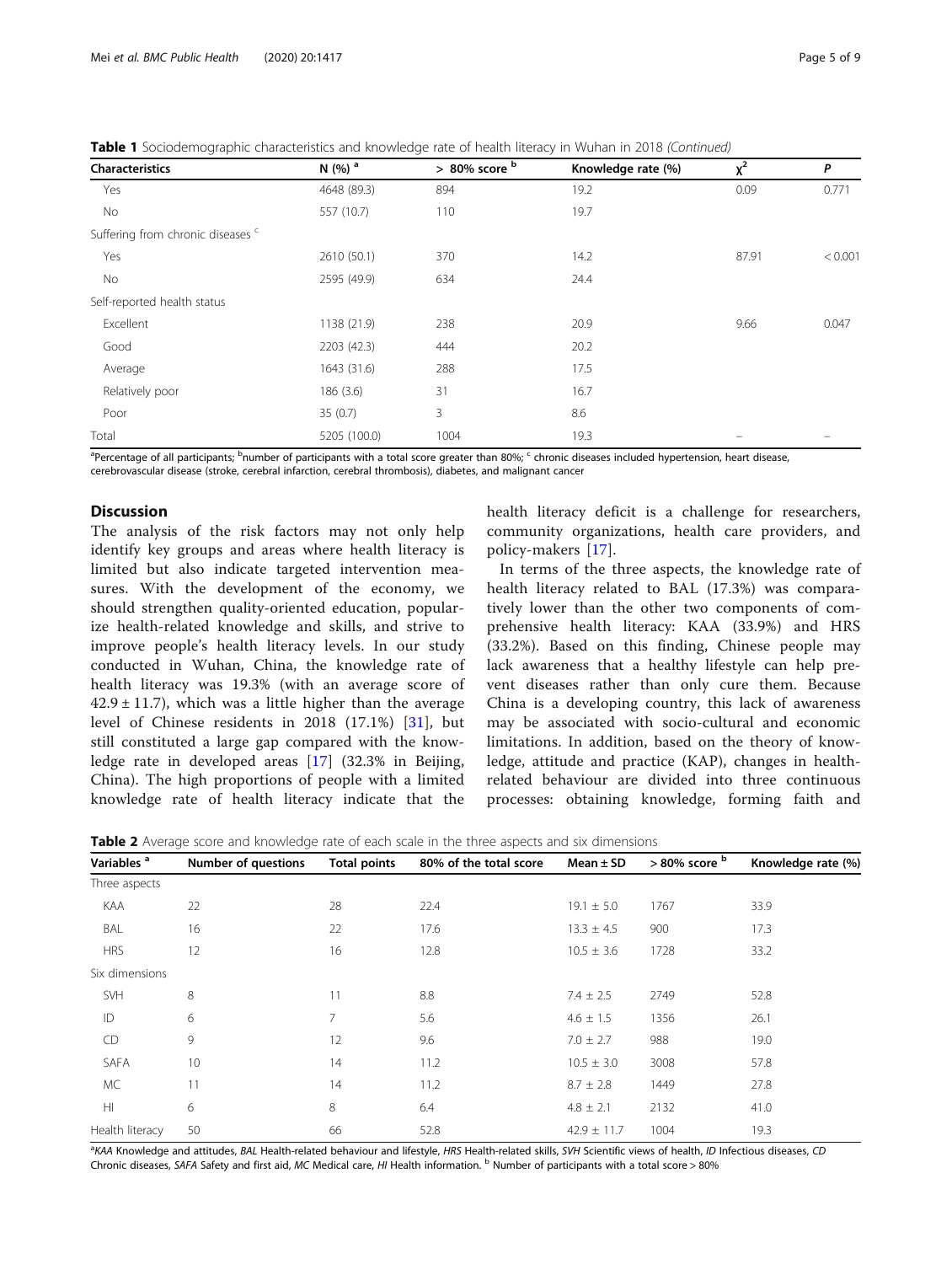<span id="page-5-0"></span>

| Table 3 Multivariate logistic regression analysis of risk factors associated with health literacy in participants stratified by different |  |  |  |  |
|-------------------------------------------------------------------------------------------------------------------------------------------|--|--|--|--|
| socio-demographic characteristics                                                                                                         |  |  |  |  |

| Parameters                               | В       | S.E. | Wald  | df           | P        | OR   | OR 95% CI     |
|------------------------------------------|---------|------|-------|--------------|----------|------|---------------|
| Residence                                |         |      |       |              |          |      |               |
| Rural                                    | ref     |      |       |              |          |      |               |
| Urban                                    | 0.27    | 0.10 | 7.26  | 1            | 0.01     | 1.31 | (1.08, 1.60)  |
| Age, years old                           |         |      |       |              |          |      |               |
| $15 - 24$                                | ref     |      |       |              |          |      |               |
| $25 - 34$                                | 0.06    | 0.24 | 0.07  | $\mathbf{1}$ | 0.79     | 1.07 | (0.67, 1.70)  |
| $35 - 44$                                | 0.29    | 0.24 | 1.46  | $\mathbf{1}$ | 0.23     | 1.34 | (0.83, 2.14)  |
| $45 - 54$                                | 0.01    | 0.24 | 0.00  | $\mathbf{1}$ | 0.96     | 1.01 | (0.63, 1.63)  |
| $55 - 64$                                | $-0.37$ | 0.25 | 2.29  | $\mathbf{1}$ | 0.13     | 0.69 | (0.42, 1.12)  |
| $65 - 69$                                | $-0.01$ | 0.26 | 0.00  | 1            | 0.96     | 0.99 | (0.59, 1.66)  |
| Education                                |         |      |       |              |          |      |               |
| Illiterate                               | ref     |      |       |              |          |      |               |
| Primary school                           | 0.02    | 0.44 | 0.00  | 1            | 0.96     | 1.02 | (0.43, 2.41)  |
| Junior school                            | 0.03    | 0.42 | 0.00  | $\mathbf{1}$ | 0.95     | 1.03 | (0.45, 2.32)  |
| High school                              | 0.82    | 0.42 | 3.88  | 1            | < 0.05   | 2.27 | (1.00, 5.13)  |
| College                                  | 1.68    | 0.42 | 15.97 | $\mathbf{1}$ | < 0.01   | 5.36 | (2.35, 12.23) |
| Master's degree or higher                | 1.90    | 0.46 | 16.91 | 1            | < 0.01   | 6.67 | (2.70, 16.46) |
| Occupation                               |         |      |       |              |          |      |               |
| Civil servant                            | ref     |      |       |              |          |      |               |
| Teacher                                  | 0.60    | 0.26 | 5.19  | $\mathbb{1}$ | 0.02     | 1.83 | (1.09, 3.07)  |
| Medical staff                            | 0.88    | 0.29 | 9.02  | 1            | < 0.01   | 2.42 | (1.36, 4.32)  |
| Staff at other public institutions       | 0.12    | 0.24 | 0.24  | $\mathbf{1}$ | 0.62     | 1.13 | (0.70, 1.81)  |
| Student                                  | 0.31    | 0.37 | 0.72  | $\mathbf{1}$ | 0.40     | 1.37 | (0.67, 2.80)  |
| Farmer                                   | $-0.28$ | 0.31 | 0.85  | $\mathbf{1}$ | 0.36     | 0.75 | (0.41, 1.38)  |
| Worker                                   | $-0.79$ | 0.28 | 8.10  | $\mathbf{1}$ | < 0.01   | 0.46 | (0.27, 0.78)  |
| Staff of other enterprises               | $-0.72$ | 0.25 | 8.58  | $\mathbf{1}$ | < 0.01   | 0.49 | (0.30, 0.79)  |
| Other                                    | $-0.45$ | 0.24 | 3.49  | 1            | 0.06     | 0.64 | (0.40, 1.02)  |
| Number of people in the household        |         |      |       |              |          |      |               |
| $1 - 3$                                  | ref     |      |       |              |          |      |               |
| $4 - 6$                                  | $-0.04$ | 0.09 | 0.19  | 1            | 0.67     | 0.96 | (0.81, 1.15)  |
| $\geq 7$                                 | 0.37    | 0.35 | 1.11  | 1            | 0.29     | 1.44 | (0.73, 2.86)  |
| Average household income per month (CNY) |         |      |       |              |          |      |               |
| < 30,000                                 | ref     |      |       |              |          |      |               |
| 30,000-50,000                            | 0.51    | 0.26 | 3.92  | 1            | $< 0.05$ | 1.67 | (1.01, 2.76)  |
| 50,000-100,000                           | 1.21    | 0.24 | 25.81 | $\mathbf{1}$ | < 0.01   | 3.36 | (2.11, 5.37)  |
| 100,000-300,000                          | 1.41    | 0.24 | 34.73 | $\mathbf{1}$ | < 0.01   | 4.11 | (2.57, 6.57)  |
| $\geq 300,000$                           | 0.65    | 0.29 | 5.06  | $\mathbf{1}$ | 0.02     | 1.91 | (1.09, 3.35)  |
| Suffering from chronic diseases a        |         |      |       |              |          |      |               |
| No                                       | ref     |      |       |              |          |      |               |
| Yes                                      | $-0.18$ | 0.09 | 4.41  | $\mathbf{1}$ | 0.04     | 0.83 | (0.70, 0.99)  |
| Self-reported health status              |         |      |       |              |          |      |               |
| Excellent                                | ref     |      |       |              |          |      |               |
| Good                                     | 0.05    | 0.10 | 0.26  | 1            | 0.61     | 1.05 | (0.86, 1.29)  |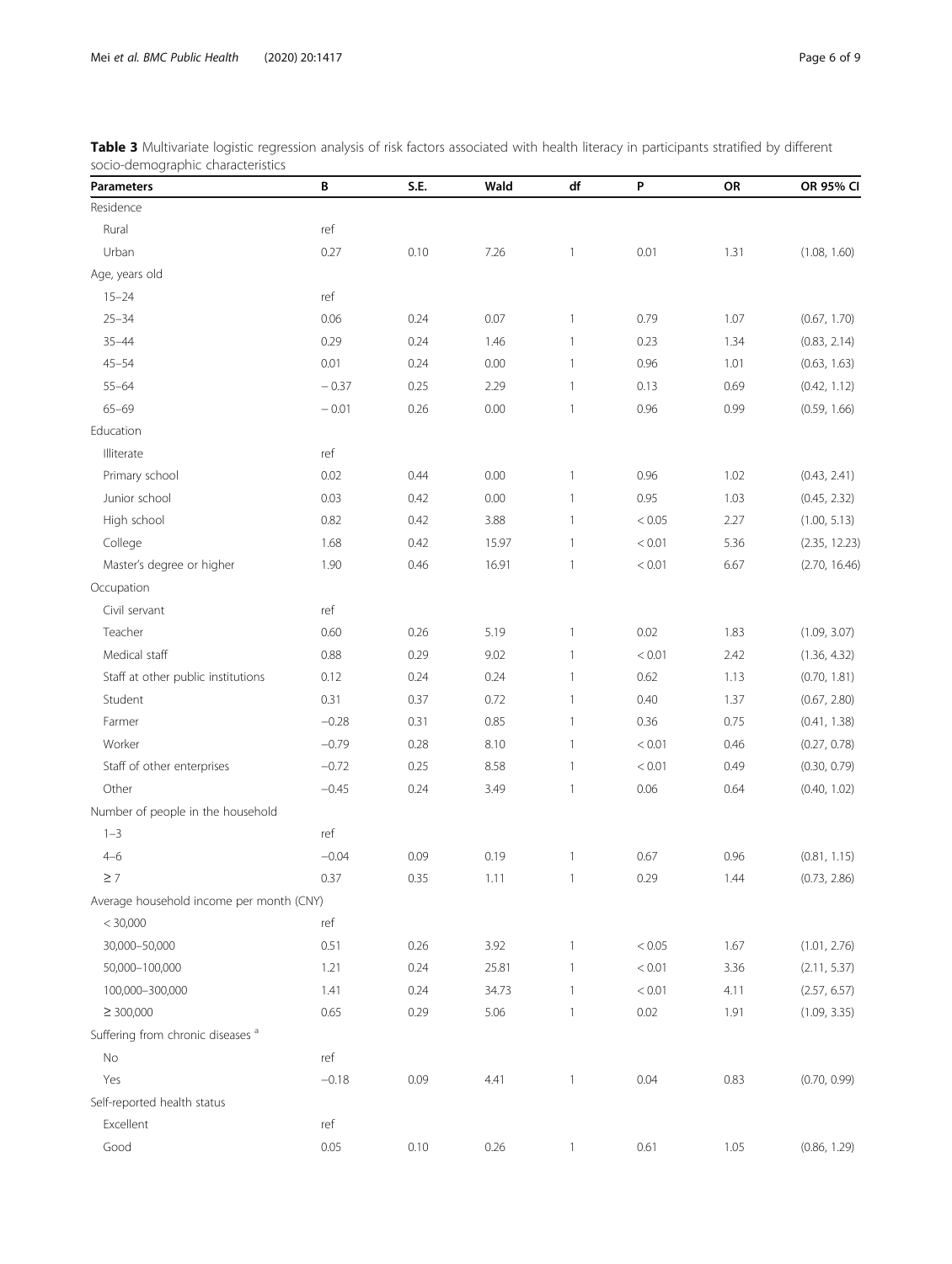| socio actriographic characteristics (continued) |         |      |       |    |        |      |                  |  |
|-------------------------------------------------|---------|------|-------|----|--------|------|------------------|--|
| <b>Parameters</b>                               | B       | S.E. | Wald  | df | D      | ΟR   | <b>OR 95% CI</b> |  |
| General                                         | 0.05    | 0.11 | 0.17  |    | 0.68   | 1.05 | (0.84, 1.31)     |  |
| Relatively poor                                 | 0.20    | 0.24 | 0.66  |    | 0.42   | 1.22 | (0.76, 1.96)     |  |
| Poor                                            | $-0.11$ | 0.65 | 0.03  |    | 0.87   | 0.90 | (0.25, 3.23)     |  |
| Constant                                        | $-3.34$ | 0.58 | 33.20 |    | < 0.01 | 0.04 | -                |  |

Table 3 Multivariate logistic regression analysis of risk factors associated with health literacy in participants stratified by different socio-demographic characteristics (Continued)

<sup>a</sup>Chronic diseases included hypertension, heart disease, cerebrovascular disease (stroke, cerebral infarction, cerebral thrombosis), diabetes, and malignant cancer

producing behaviour. Knowledge is comparatively easy to obtain, but the formation of faith and subsequent production of health-related behaviour takes longer, indicating that health education and promotion should focus not only on health knowledge but also on health-related behaviour. Risk factors may affect the health-related behaviour of different groups in different ways; thus, individually targeted health education and health promotion activities should be developed.

The knowledge rate of CD (19.0%) was the lowest of the 6 dimensions, consistent with the study by Zhang Y et al. [\[32](#page-8-0)]. Chronic disease is the leading global health threat, and the costs of chronic disease are steep, not only for individuals but also for families and society [[33\]](#page-8-0). According to the survey, 29.08% of the participants suffered from chronic diseases, and a lower health literacy knowledge rate of CD was observed. Participants who were not suffering from chronic diseases had a higher knowledge rate of health literacy, consistent with the results reported by Rafferty AP et al. [[34\]](#page-8-0) and Beauchamp A et al. [\[35](#page-8-0)]. Restricted interpersonal relations, social resources and scope of activity might be related to the accessibility of health information, which may affect the level of health literacy. Inadequate health literacy poses a major barrier to educating patients with chronic diseases [[35\]](#page-8-0). Meanwhile, citizens with low CD levels may have difficulty improving their lifestyles, managing their diseases, and participating in complex decisions about treatment [\[8](#page-7-0)]. Hence, we should strengthen health education and promote health literacy in the future, particularly in terms of CD.

In our study, the multivariate logistic regression analysis indicated that the area of residence, education level, occupation, household income and suffering from chronic diseases may affect health literacy.

A higher knowledge rate of health literacy was observed for participants who lived in urban areas than participants who lived in rural areas, consistent with the results reported by Wang W et al. [\[36](#page-8-0)]. Thus, a higher health literacy level was associated with an urban residence. The potential explanation is that participants living in urban areas have easy access to high-quality health information and medical information services. Therefore, rural areas are key areas for future health education and health promotion.

The education level may be one of the most important positive factors contributing to health literacy [\[37](#page-8-0)]. The knowledge rate of health literacy increased as the education level increased (except between primary school and junior school), consistent with the results reported by Manafo E et al. [[38\]](#page-8-0) and McClintock H et al. [\[39](#page-8-0)]. The same result was obtained for the factor of occupation, as medical staff have a higher level of health literacy, which might result from medical professional knowledge and a higher education level  $[15]$  $[15]$  $[15]$ . A low level of education is related to a poor reading and comprehension ability, which may cause people to make poor or indirect use of health information and media. Therefore, improving the education level of residents is fundamental to increasing health literacy. For people with a low educational level, we should apply a popular propagation mode and develop health communication materials that are easy to understand.

Higher health literacy levels have consistently been reported to be associated with higher household income [[24,](#page-8-0) [26](#page-8-0)], similar to our results. The knowledge rate of health literacy was lower in participants with a lower household income level. With increasing household income, the participants likely paid more attention to selfhealth management and quality of life. According to a study by Pawlak R  $[40]$  $[40]$  $[40]$  a lower income level is an important reason for a low health literacy level, which leads to worse health and a greater rate of hospitalization. For low-income groups, an increase in the household income and improvements in the health care system are very important for improving the health level.

In our study, the health literacy of people with chronic diseases was low, consistent with the results reported by Sorensen K et al. [\[9\]](#page-7-0) and Wu L et al. [[41\]](#page-8-0). Notably, the risk of chronic diseases in elderly people also increases when they are suffering from chronic diseases. Therefore, interventions designed to help people suffering from chronic diseases stay healthy and improve the quality of life in their later years are very important [\[22,](#page-8-0) [42\]](#page-8-0).

In conclusion, the survey extends the scientific evidence on health literacy by measuring the knowledge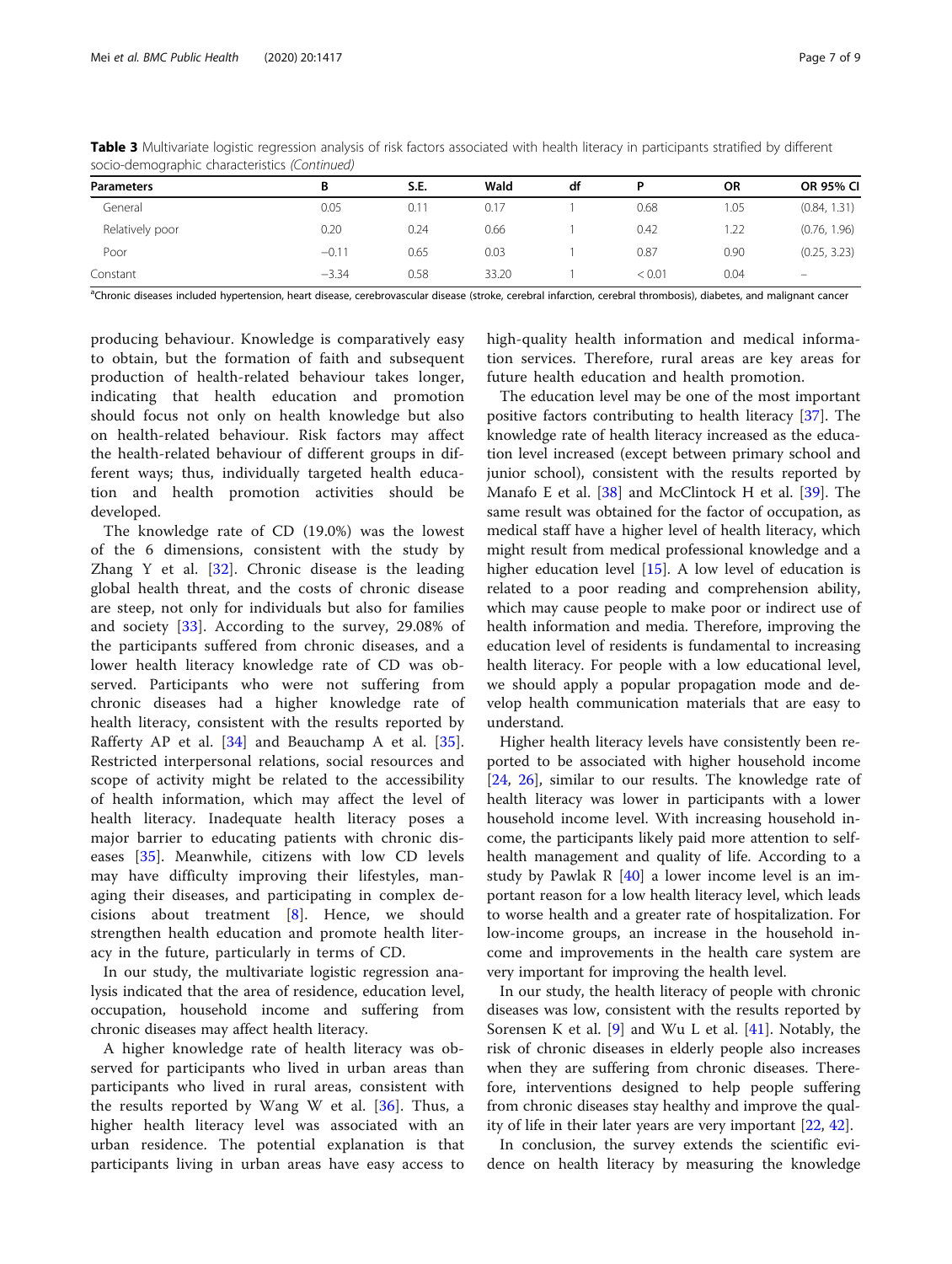<span id="page-7-0"></span>rate of health literacy in Wuhan, China. Limited health literacy and a social gradient in health literacy represent important challenges for health policies and practices in Wuhan. This health literacy deficit and inequality should be addressed by Wuhan health planners and policymakers, and appropriate public health and health promotion strategies should be developed.

This study has some limitations. All the data were analysed based on self-report measures. Therefore, the programme may be subject to bias. First, the study employed a cross-sectional design; hence, the analysis did not permit causal inferences. Second, health literacy, by definition, emphasizes health skills and applications. However, the survey of health literacy focused on knowledge, which has little involvement in skills and application. Finally, we assessed health literacy in three categories: total health literacy, three aspects of health literacy and six dimensions of health literacy. However, when designing the questionnaire, the complexity and quantity of questions in different categories should be balanced.

## Conclusions

The knowledge rate of health literacy of Wuhan residents is relatively low (19.3%). The knowledge rate of health-related behaviour and lifestyle (BAL, 17.3%) is the lowest of the three aspects of health literacy, and the knowledge rate of chronic diseases (CD, 19.0%) is the lowest of the six dimensions of health literacy. The knowledge rate of health literacy was negatively associated with respondents living in rural areas, with a low education level, a low household income, and suffering from chronic diseases. Thus, health education and promotion interventions should be targeted to high-priority topics (BAL and CD), key areas (rural) and high-risk populations (people who are illiterate, have a low annual income and suffer from chronic diseases) to improve health outcomes.

#### Abbreviations

HLQ: Chinese Citizen Health Literacy Questionnaire; KAA: Knowledge and attitudes; BAL: Health-related behaviour and lifestyle; HRS: Health-related skills; SVH: Scientific views of health; ID: Infectious diseases; CD: Chronic diseases; SAFA: Safety and first aid; MC: Medical care; HI: Health information

#### Acknowledgements

The authors would like to thank all the participants involved in this survey. The authors express their special thanks to the Center for Disease Prevention and Control in 15 districts in Wuhan.

#### Authors' contributions

Conceived and designed the study: JL and YH. Study implementation: JL and YH. Drafted the manuscript: GC, XM and QZ. Reviewed the paper: JL, YH, XM, QZ and GC. All authors read and approved the final manuscript.

## Funding

No funding was received.

#### Availability of data and materials

The data used and/or analysed in the current study are not publicly available because restrictions apply to the availability of these data. Data are, however, available from the corresponding author on reasonable request and with permission of the Wuhan Center for Disease Control and Prevention.

#### Ethics approval and consent to participate

The study protocol was approved by the Ethics Committee of the Wuhan Center for Disease Control and Prevention. Written informed consent was obtained from all participants and a parent or guardian of participants aged less than 17 years.

#### Consent for publication

Not applicable.

#### Competing interests

The authors have no competing interests to declare.

#### Author details

<sup>1</sup>Department of Health Education, Wuhan Center for Disease Control and Prevention, No. 288 Machang Road, Changqing Street, Jianghan District, Wuhan 430024, Hubei, China. <sup>2</sup>Medical Department, The Central Hospital of Wuhan, Tongji Medical College, Huazhong University of Science and Technology, No. 26 Shengli Street, Jiang'an District, Wuhan 430014, Hubei, China.

## Received: 27 October 2019 Accepted: 8 September 2020 Published online: 17 September 2020

#### References

- 1. Nutbeam D. Health literacy as a public health goal: a challenge for contemporary health education and communication strategies in the 21st century. Health Promot Int. 2000;15(3):259–67.
- 2. Rowlands G, Khazaezadeh N, Oteng-Ntim E, Seed P, Barr S, et al. Development and validation of a measure of health literacy in the UK: the newest vital sign. BMC Public Health. 2013;13(1):116.
- 3. Smith BJ, Tang KC, Nutbeam D. WHO health promotion glossary: new terms. Health Promot Int. 2006;21(4):340–5.
- 4. Rong H, Cheng X, Garcia JM, Zhang L, Lu L, et al. Survey of health literacy level and related influencing factors in military college students in Chongqing, China: a cross-sectional analysis. PLoS One. 2017;12(5):e177776.
- 5. Sayah FA, Majumdar SR, Williams B, Robertson S, Johnson JA. Health literacy and health outcomes in diabetes: a systematic review. J Gen Intern Med. 2013;28(3):444–52.
- 6. Sun X, Shi Y, Zeng Q, Wang Y, Du W, et al. Determinants of health literacy and health behavior regarding infectious respiratory diseases: a pathway model. BMC Public Health. 2013;13:261.
- 7. Berkman N, Sheridan S, Donahue K, Halpern D, Viera A, et al. Health literacy interventions and outcomes: an updated systematic review. Evid Rep Technol Assess. 2011;199:1–941.
- 8. Lancet T. Taking health literacy seriously. Lancet. 2005;366(9480):95.
- 9. Sorensen K, Pelikan JM, Rothlin F, Ganahl K, Slonska Z, et al. Health literacy in Europe: comparative results of the European health literacy survey (HLS-EU). Eur J Pub Health. 2015;25(6):1053–8.
- 10. Heijmans M, Uiters E, Rose T, Ter H, Deville W, et al. Study on sound evidence for a better understanding of health literacy in the European Union. Brussels: European Commission; 2015.
- 11. Rajah R, Ahmad HM, Jou LC, Murugiah MK. The perspective of healthcare providers and patients on health literacy: a systematic review of the quantitative and qualitative studies. Perspect Public Health. 2018; 138(2):122–32.
- 12. Rowlands G, Dodson S, Leung A, Levin-Zamir D. Global Health systems and policy development: implications for health literacy research, theory and practice. Stud Health Technol Inform. 2017;240:359–91.
- 13. Chinese MOH. Chinese resident health literacy basic knowledge and skills (trial). Chinese J Health Educ. 2009;1(25):3–4.
- 14. Li XH. Brief introduction on identification and dissemination of the basic knowledge and skill of People's health literacy by Chinese government. Chinese J Health Educ. 2008;24(5):385–8.